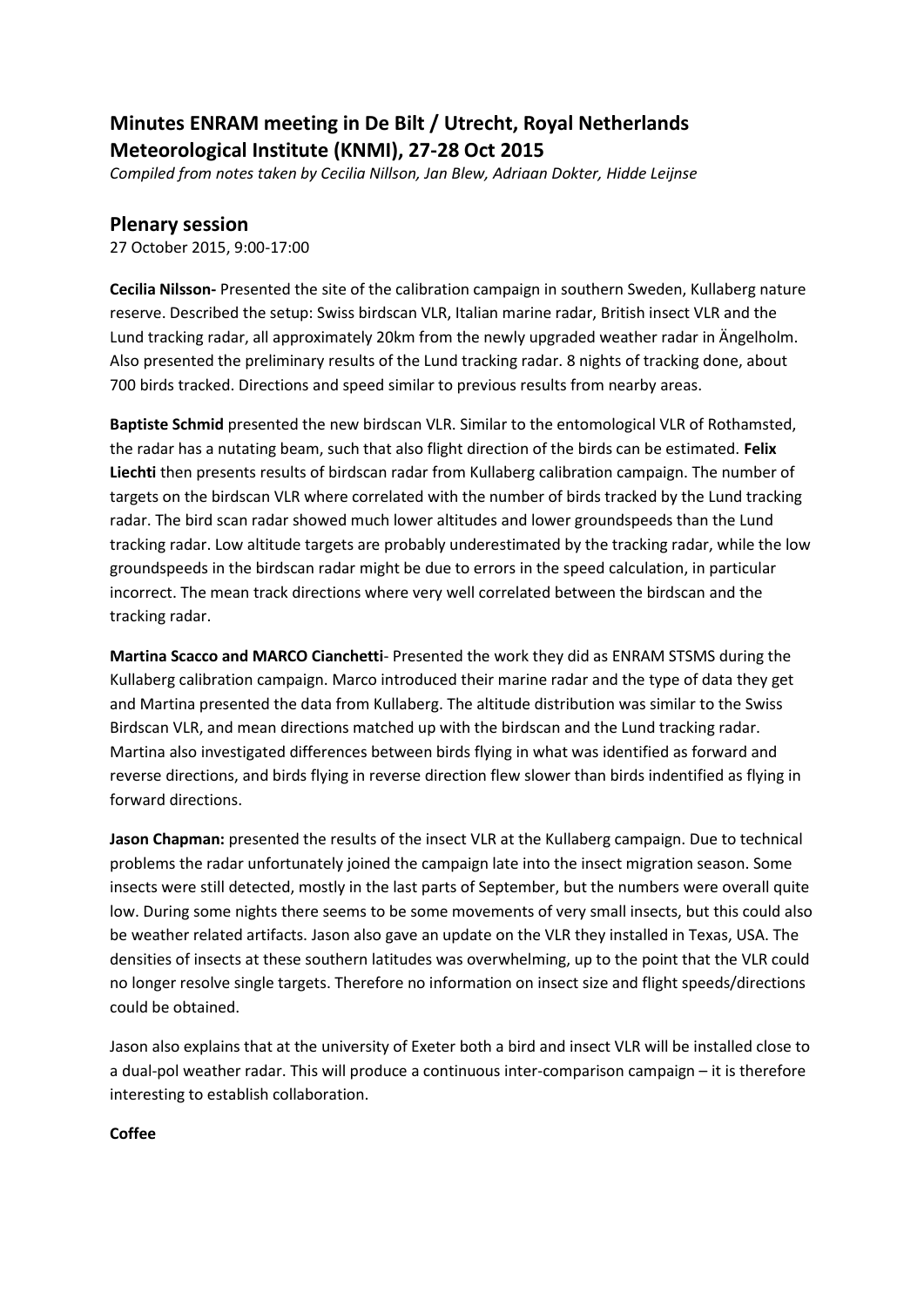**Nadia Weisshaupt** – presented the ENRAM STSM she did with Volker Lehmann, Observatorium Lindenberg-DWD, Germany. During spring 2015 she did measurements of bird migration with an infra-red camera next to a wind profiler to calibrate the data of the wind profiler. A big challenge was to separate different copies of the same echo in the beam, because a wind profiler beam has many side lobes. She concluded that she could determine flight altitude, wing beat pattern, migration intensity and distinguish birds from other objects. Migration traffic rate was however difficult to determine.

**Sevgi Zubeyde Gurbuz –** Presented the ENRAM STSM she did the 18-24th of October 2015 in sempach, Switzerland. She worked on the classification algorithm of the birdscan radar, using different parts of the wing beat frequency to classify objects. She tried different types of machine learning algorithms to correctly classify known targets. The Grenchenberg database of visually confirmed targets was used. Classes for classification were insects, birds, passerines, wader, and others. As explanatory variables were used: distance, wingbeat frequency, its derivative, number of pauses, length of flapping pauses vs beating pauses, polarization ratio and RCS. Also several generalized features were used 1<sup>st</sup>-4<sup>th</sup> cepstrum Added genearlized features: 1<sup>st</sup>-4<sup>th</sup> cepstrum coefficients, predicting coding coefficients, discrete cosine coefficient, but these classifiers did not improve the classification very much. Dealing with NULL features was a challenge, and how this was implemented had a big impact on classification results. Models improved up to about 10 features – adding more features did not lead to much improvement. The random forest approach seemed to work best and wing beat frequency seemed to be the variable with the most power to classify objects.

Sevgi also gave a short update on the situation with the weather radars in Turkey. Data from them are available for ENRAM applications, but from a biological point of view mountains might be a problem.

#### **Lunch**

**Adriaan Dokter –** Presented the STSM he did at Lund University during summer of 2015. The goal of the STSM was to investigate the dusk and dawn ascent of Common swifts. During the STSM the behavior of rapid ascents and descents during dusk and dawn were confirmed to take place also in Sweden, and as the nights get shorter during the summer the peaks merge and the birds stay at high altitudes all through the short nights. There was also a suggestion of a social dimension, in that the accents in the evening and the descents in the morning often were done in flocks.

**Denise Ade –** presented the work she did as an ENRAM STSM at the Swiss ornithological institute with Felix Liechti, 01-27/9 2015. She compared bird migration gathered by a pencil beam radar in Denmark (2009 season) with weather radar data of the Stevns radar. The data from the different systems did not match very well. One problem was that at very high wind speeds in February, the algorithm gave false positive detection of migration. Adriaan suggested this is likely because the target speeds then exceed the unambiguous velocity of the radar, a known limitation of the algorithm. For 2010 very little echoes were detected, suggesting that the Danish weather service applies a form of filtering, but which the biological echoes are (unintendedly) removed.

A discussion on how the detection algorithm needs to be adjusted to different weather services different systems followed.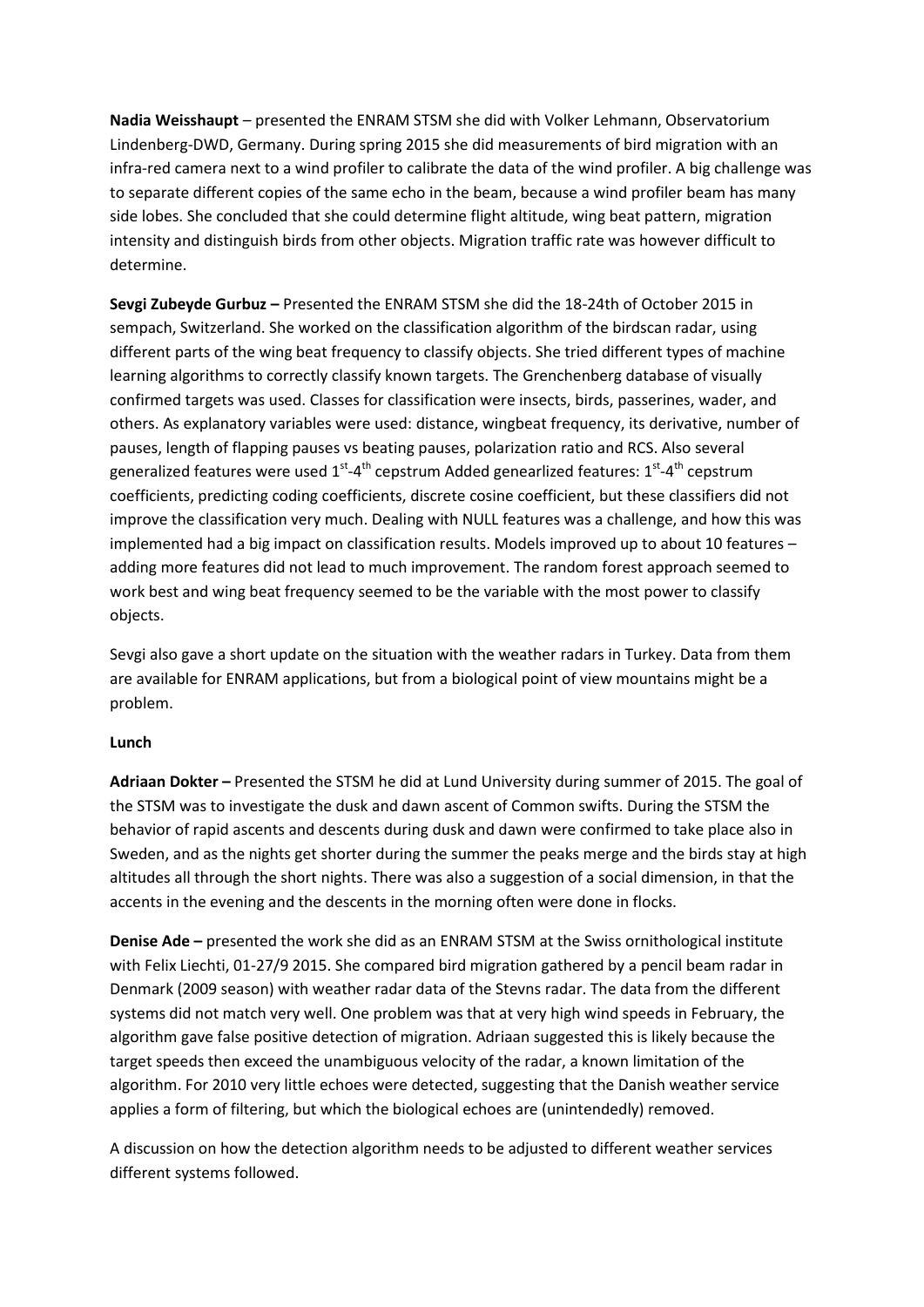**Gonzalo Muñoz** – Presented an STSM that Viviana Stanzione did with him. They wanted to compare weather radar outputs from Seville and Malaga with a Merlin bird dedicated radar at Gibraltar. There was difficulty in extracting the bird targets from the weather radar, and probably some rain remained in the sample. Seville and Malaga were not correlated with each other, which they were not expected to be either.

**Matti Leskinen –** Presented some thoughts about how to detect insects with non-dualpol weather radar measurements. Ground clutter removal is very important, and one can also use the fact that insects tend to not fly when it is too cold, such as under 5 °C? Matti suggested that environmental data such as temperature needs to be integrated in the detection algorithm for it to be effective. A discussion document by Jarmo will be circulated to the WG1 members, which give a detailed description of the proposed methodology

### **Coffee**

**Adriaan Dokter** - presents STSM that he and Hidde Leijnse did with Gunter Haase at the Swedish weather service. Opera, odyssey and baltrad are explained. The goal of the STSM was to make the bird detection algorithm more generic and to make it possible to integrate the algorithm in the baltrad toolbox. European composite images were shown of reflectivity. These data suggested there is a surprisingly large difference in performance of the algorithm when applied to different countries radar. Some countries seem to apply some form of filtering that removes biological scattering – while OPERA member states are to send their data as unfiltered as possible, apparently this is not always the case yet. This makes it important to visually examine the output to make sure it is reasonable before continuing with analyses. A milestone was achieved in that the algorithm now works in the baltrad development environment, which is the same server as the operational production server of Baltrad.

Adriaan and Hidde also gave an update on the **availability of weather radar data**. Currently for 7 countries radial velocity and reflectivity data is arriving at Baltrad – there are many toothing problems still within the meteorological community, both in terms of data quality and data formats. Everybody is given the strong advice to **only use data in ODIM-h5 format** (the opera data model in HDF5), and not on data stored in local national archives in different formats, for which there is no/limited support. A lot of work is involved in converting and testing these older formats, which often requires direct involvement of the local weather service. Adriaan also warns not to over-ask your local weather service when there is no formal project / funding

Adriaan also updates on an **memorandum of understanding** that was sent to EUMETNET on behalf of ENRAM and Elena Saltikoff (the program manager of OPERA). This is to formally arrange the data exchange for scientific purposes between ENRAM and OPERA. The outcome of the October meeting at EUMETNET was that Elena was not yet not allowed to sign the MoU, but it was agreed to propose the MoU to the General Directors of the weather services to sign, in December. Individual countries will then have the option to opt out of the agreement.

**Phil Stepanian-** presents his plans for the post-doc he recently started in the UK with Jason Chapman. He will work with the UK dual-pol radar systems with ways to separate bird and insect targets. He also presents how dual-pol products can be used to identify the alignments of biological target, and to investigate drift in different situations.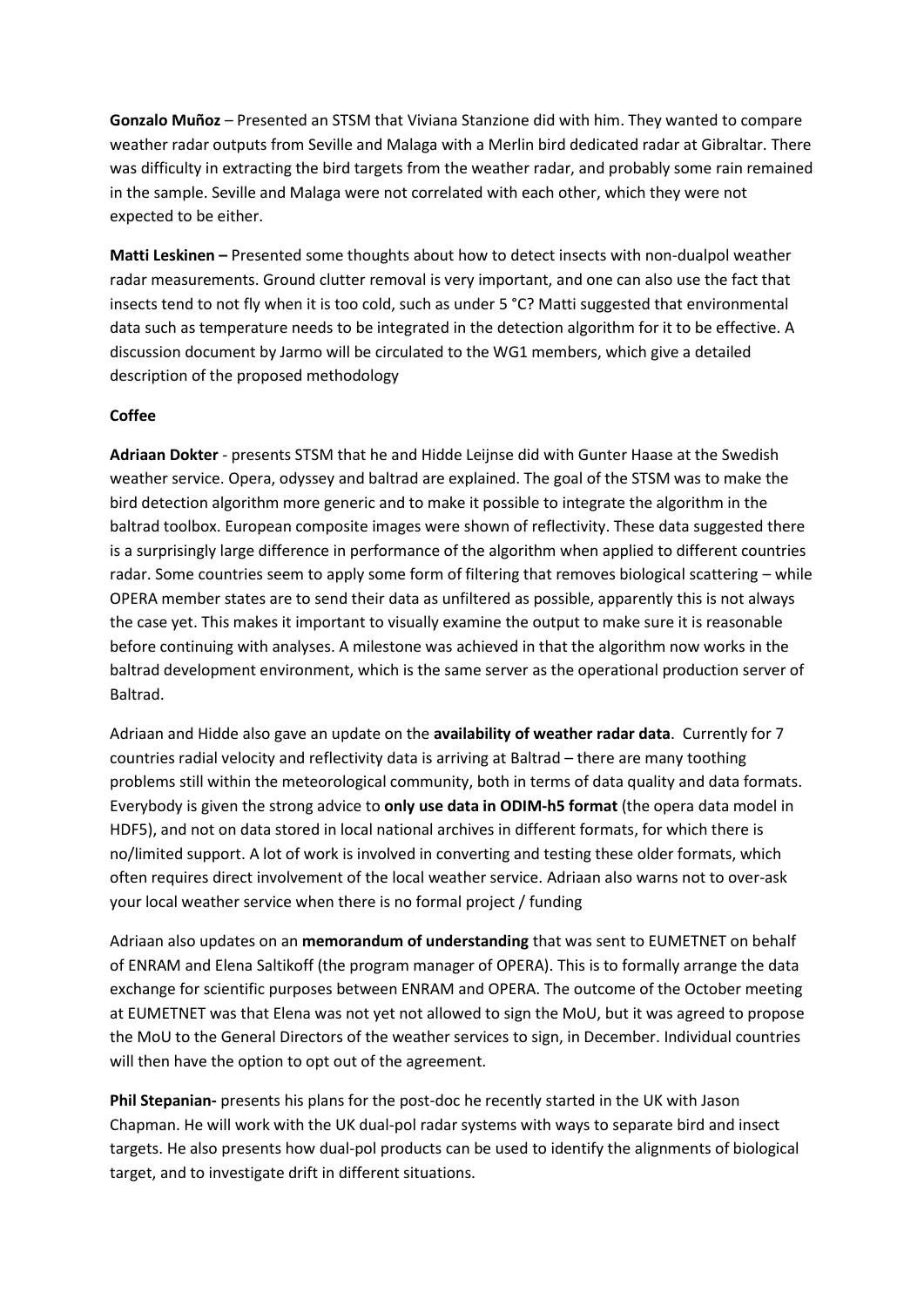**Sergio Barbosa –** Presents the Portuguese weather services radar station and examples of insect movement seen by them. Clear examples were given of convective weather, leading to distinct lines of insects that can be detected with the weather radar

# **WG1 break-out session**

28 October 2015, 09:15-12:00

The open action points of the previous meeting in Israel are discussed first:

- Data permission. An MoU between OPERA and ENRAM is under consideration by EUMETNET. Decision is expected in December 2015; until then permission for data use is required from each individual country on a case by case basis.
- Infrastructure to store profile products: we work on an approach that profiles generated at SMHI will be transferred to KNMI; the online KNMI data center can there be used to make data accessible.
- A website will be put into place (accessible via enram.eu) where information can be found about where the algorithm has been tested, and about the quality of the weather radar data for estimating bird profiles. A description of how the data quality has been tested will be given on this website.
- Sevgi reports that Turkish data will most likely be available to the ENRAM community. The issue now is how to test the algorithms' outputs. Qualitative analyses (e.g. seasonal variation) of algorithm outputs by experts seems to be a good first option.

# **Training workshop**

In 2016 we would like to organize a training workshop. Aims of the workshop: acquire basic knowledge of how to visualize and interpret the data (both raw PPIs and profiles of bird/insect densities). Volunteers for organizing/contributing to this workshop: Adriaan, Phil, Hidde. Timing: mid-2016 (check if there are no conflicting conferences). If possible the training workshop could take place back-to-back to the Malta ENRAM meeting; if this is not possible, it would another possible candidate would be Bulgaria? Much of the time should be spent with gaining hands-on experience. Charlotte has volunteered to turn the course material into an online training course: take video of lectures, and put this and course material on a website.

## **STSMs in 2016:**

1. Sevgi and Phil to visit FMI/University of Helsinki (Jarmo/Matti) for the analysis of dual-pol radar data (end 2016)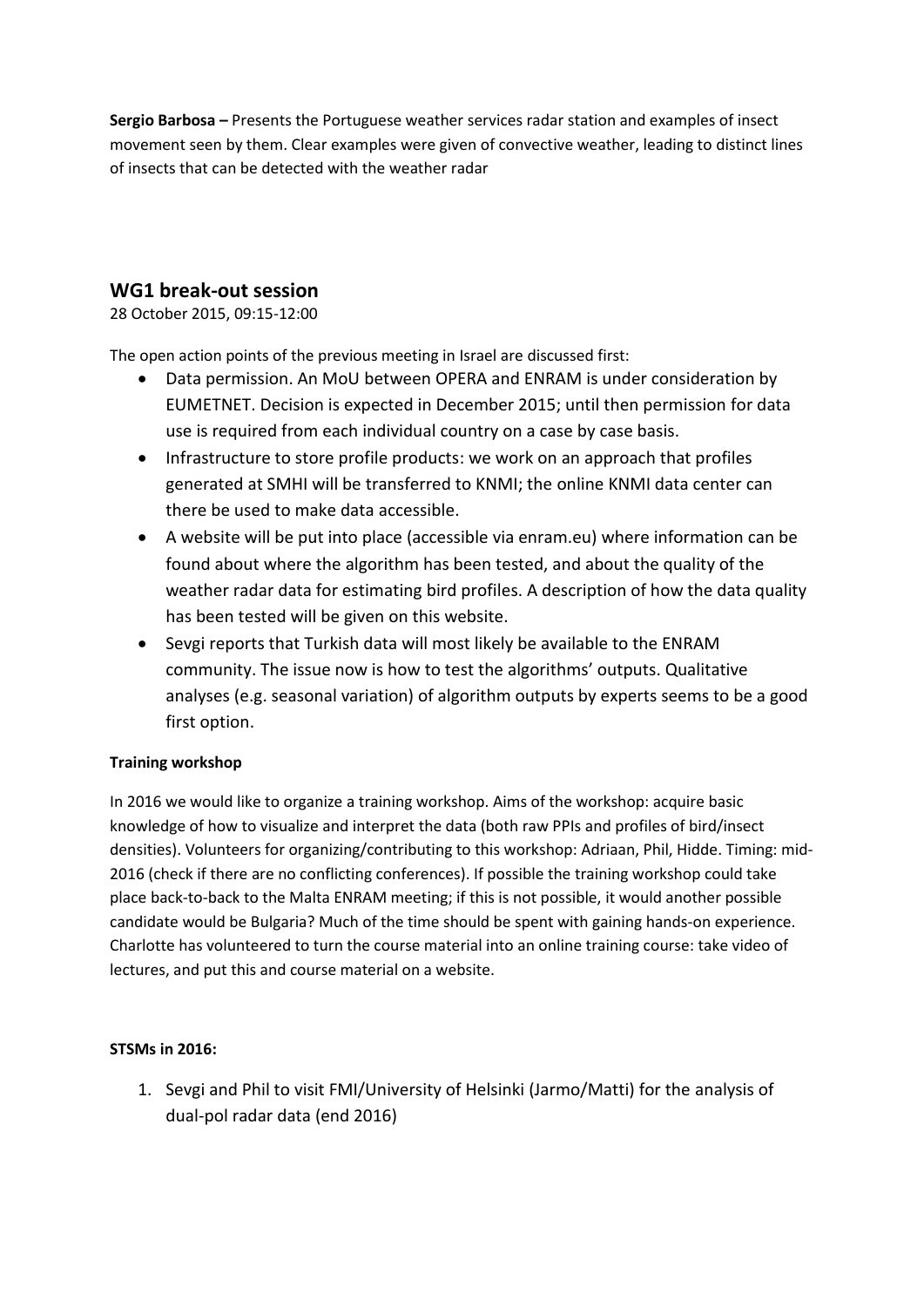- 2. Phil, Matti, and Jarmo to visit Turkey (Sevgi) for the analysis of dual-pol data, aimed at development of insect algorithm. March is the preferred time, but otherwise just before/after ERAD; October 2016.
- 3. Nadja to visit University of Amsterdam for analyzing bird migration over/around the Bay of Biscay.
- 4. Adriaan, Vlad and Hidde to visit SMHI for implementing the vertical profile algorithm at Baltrad, to analyse output, and to incorporate feedback into the algorithm (spring 2016).
- 5. Possibly STSMs that were planned for 2015 but were not carried out inform with the people involved.

Joint WG 1&2 meeting:

- 1. Time: October 2016 (not conflicting with ERAD)
- 2. Location: preferably eastern Europe

Wishes for calibration campaigns:

- 1. Perform campaigns in Southern Europe (not too far south so that radars will not saturate).
- 2. Use well-calibrated reference radars (for testing weather radar algorithms)
- 3. Have a campaign close to a dual-pol weather radar (Exeter and Southern Europe), on well-tested weather radars that are representative for the network.
- 4. Need cases with mixture of birds and insects (i.e., preferably autumn).

Brainstorm for possible publications :

- 1. Single-pol insect algorithm (lead by Jarmo/Matti)
- 2. Methodological paper to document all the options of the bird profile algorithm (lead by Adriaan)
- 3. Identification of taxa from bird radars (lead by Sevgi)
- 4. Dual-pol weather radar classification algorithm (lead by Jarmo/Matti)
- 5. Case studies from weather radars in Portugal (Sergio)

Action points:

- 1. Phil to check the if data stream for the UK radars we're getting though Baltrad is the most optimal product for use in bird monitoring.
- 2. Adriaan/Hidde: continue to work on integrating the bird algorithm in the Baltrad toolbox and establish an operational data stream.
- 3. Adriaan to make a website with data availability/quality per OPERA radar.
- 4. All: to work on (local) funding for carrying out comparisons and algorithm development.
- 5. Hidde: to send R-script for visualizing bird profiles to Vlad and Denise.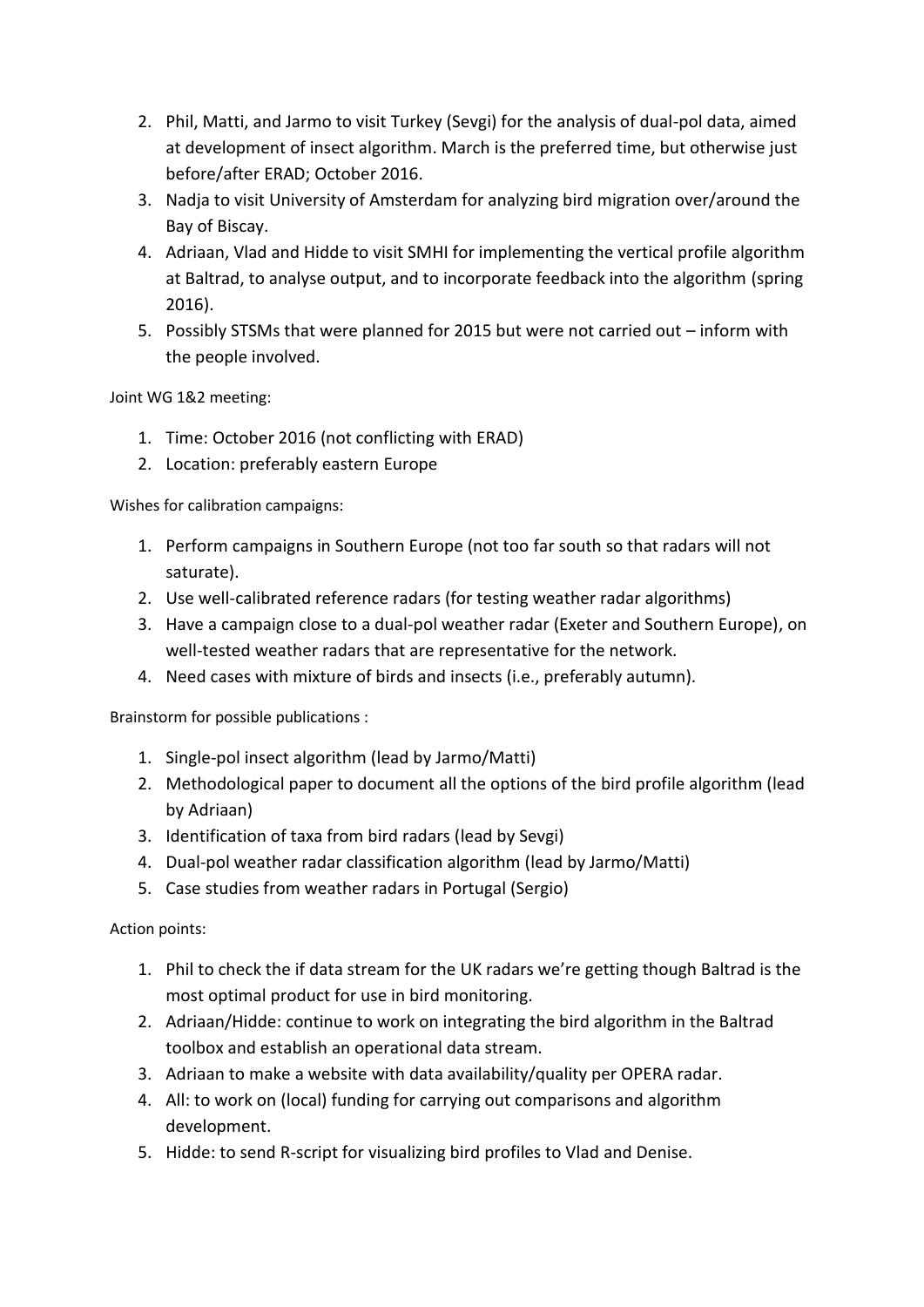- 6. Hidde to encourage ENRAM members to submit abstracts for the ERAD meeting in Turkey (October 2016).
- 7. Adriaan, Phil, and Hidde to organize training workshop.

# **WG2 break-out session**

28 October 2015, 09:15-12:00

### **ENRAM Meeting, WG 2, 28. October 2015, 09:15 – 12.00**

**Participants**: Felix Liechti (Chair), Jason Chapman, Robin Brabant, Forenc Dombai, Elena Patcev, Nadja Weisshaupt, Cecilia Nilsson, Gonzalo Munoz Arroyo, Myles Menz, Tansu Tuncali, Martina Scacco, Marco Chiancetti, Baptiste Schmid, Denise Ade, Boyan Michev, Pavel Zehtindjiev, Jan Blew (Minutes)

### **What has been achieved – STSM and other activities**

- Jason C.: collected insect data with a vertical scanning radar at Kullaberg, Sweden; however, insect migration did not take place. Collected with a similar radar insect data in Texas (close to Nexrad WR) (preliminary results presented the  $1<sup>st</sup>$  day)
- Felix L.: compared vertical bird radar with tracking radar at Kullaberg, Sweden (preliminary results presented the  $1<sup>st</sup>$  day).
- Marco C., Martina S.: collected at Kullaberg vertical scanning marine surveillance radar data (preliminary results presented the  $1<sup>st</sup>$  day).
- Cecilia N: collected for single nights tracking radar data at Kullaberg (preliminary results presented the  $1<sup>st</sup>$  day); Cecilia also has historical tracking radar data for further comparisons; Kullaberg Weather Radar (WR) incl. dual polarisation feature, data currently not available, but will be (confirmed later by Adiraan).
- Jan B: STSM on comparing pencil beam radar data (night migration) at Fehmarn, Germany and Denmark,2009 and 2010 to three Weather Radar (WR): Stevns (DK), Hamburg and Rostock (Germany); in the framework of Master Thesis Denise Ade (preliminary results presented the  $1<sup>st</sup>$  day).
- Robin B.: compared offshore Merlin Detect Radar to Belgian WR density and speed data; a WR dataset with bird algorithm applied is sent daily including tables and figures; (Robin has the proposal to extend data analyses and validation experiments; money available).
- Nadja W: compared wind profiler bird data with Infrared bird data; project keeps going (preliminary results presented the  $1<sup>st</sup>$  day). (may compare wind profiler data to two WR at the Bay of Biscay, contacts to Spain established)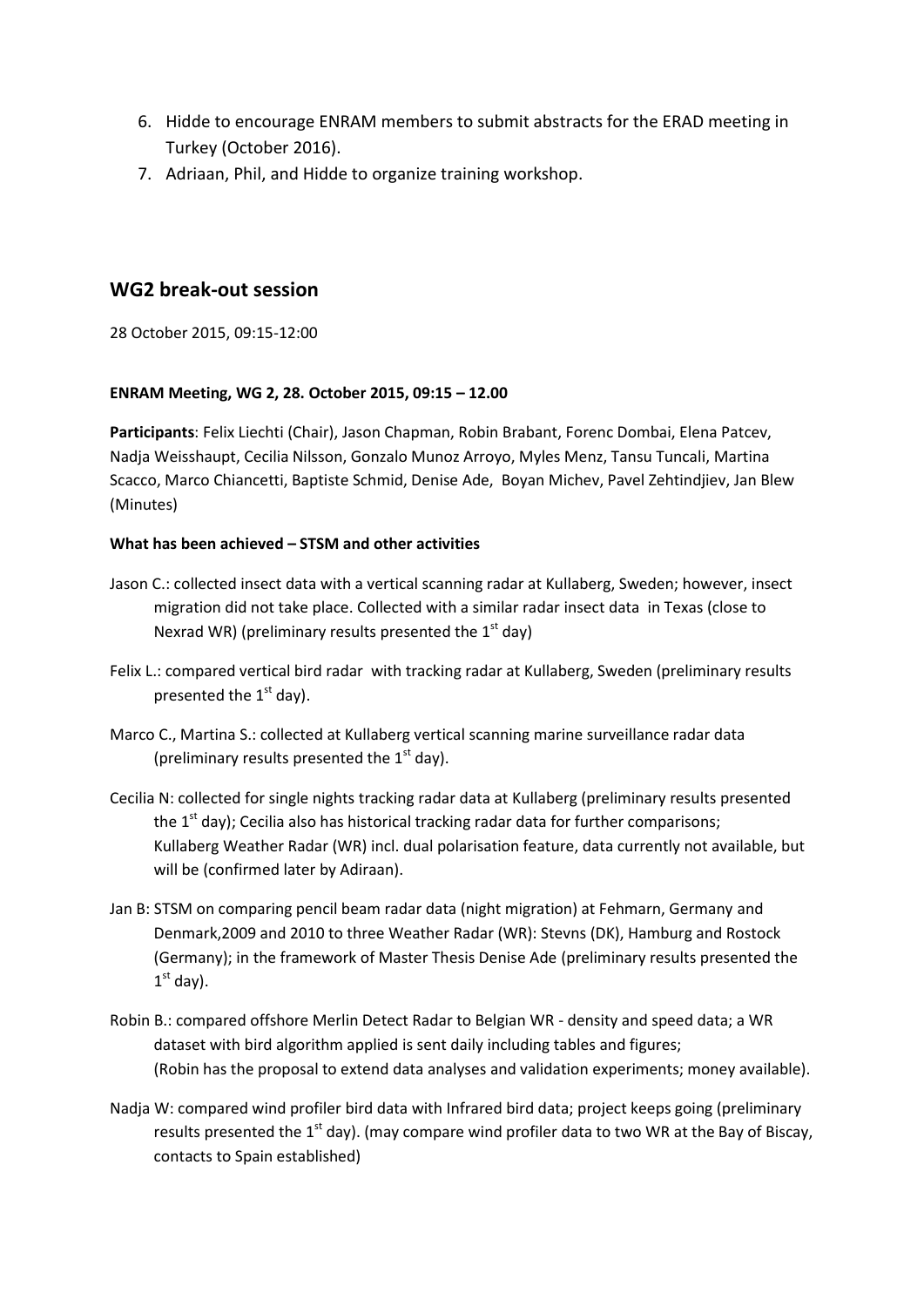- Gonzalo M.: compared DeTect data to 2 WR (Malaga, Sevilla), needs help to further analyse DeTect data, project may go on; ringing and visual observation data can be used;
- Tansu T: Is running a Merlin (detect) system at the future airport of Istanbul and would like to compare data with a weather radar nearby.

Pavel Z. (short PPT presentation):

Comparison pencil beam radar BirdScan 1 with WR at the Black Sea (outside OPERA, but bird algorithm seems to work); 50 km distance; good correlation coefficient for data after sunrise and before sunset, not so good during the night; detected local bird movement at garbage bin prior to sunrise on the WR.

Compared road kills of birds (passerines) with bird radar data => negative correlation. A short MS is prepared. Suggests to also use visual observation data from 10 years standardized bird counts in Bulgaria for comparison with WR.

Elena P. (Croatia, new member of ENRAM): Has access to a horizontal/vertical x-band radar for bird detection. Is interested in validation experiments.

#### **Publications planned with the existing data:**

Jason C: Everybody must be aware that papers are important for the output of the Cost-Action. To be accepted as a ENRAM-contribution to the COST-Action a paper must have authors from at least two ENRAM-countries. A standardized sentence to acknowledge ENRAM and the Cost-Action can be obtained from Jason.

- **1)** Kullaberg campaign (Cecila Nilsson (lead); Jason, Felix, Marco, Martina, Adriaan, Gunther Haase 1 to 2 papers – one with meteorological, one with biological focus; comparing / presenting phenology, height distribution etc. ; data analyses to be ready end of 2015.
- **2)** Fehmarn data: Jan, Felix, Vlad, Denise A. finishes Master thesis by April 2015; publication advised.
- **3)** Nadja W., Mercedes wind profiler vs. IR data (publication together with Volker Lehmann)
- **4a)** Pavel Z., Boyan bird road collision mortality vs. bird radar data (publication together with Felix L.), first draft exists;
- **4b)** Pavel Z., Boyan WR vs. bird radar (publication together with Adriaan and Hidde)
- **5)** Robin B: comparison of marine surveillance radar with WR offshore; (publication together with Jan B. and Adriaan) – end of 2016
- **6)** Gonzalo M. comparison DeTect with WR, once results are ready; needs writer

#### **Do we need more calibration / validation campaigns?**

Jason: yes; especially places where both birds and insects are present;

where: east European flyway (Bulgaria, Turkey, Israel);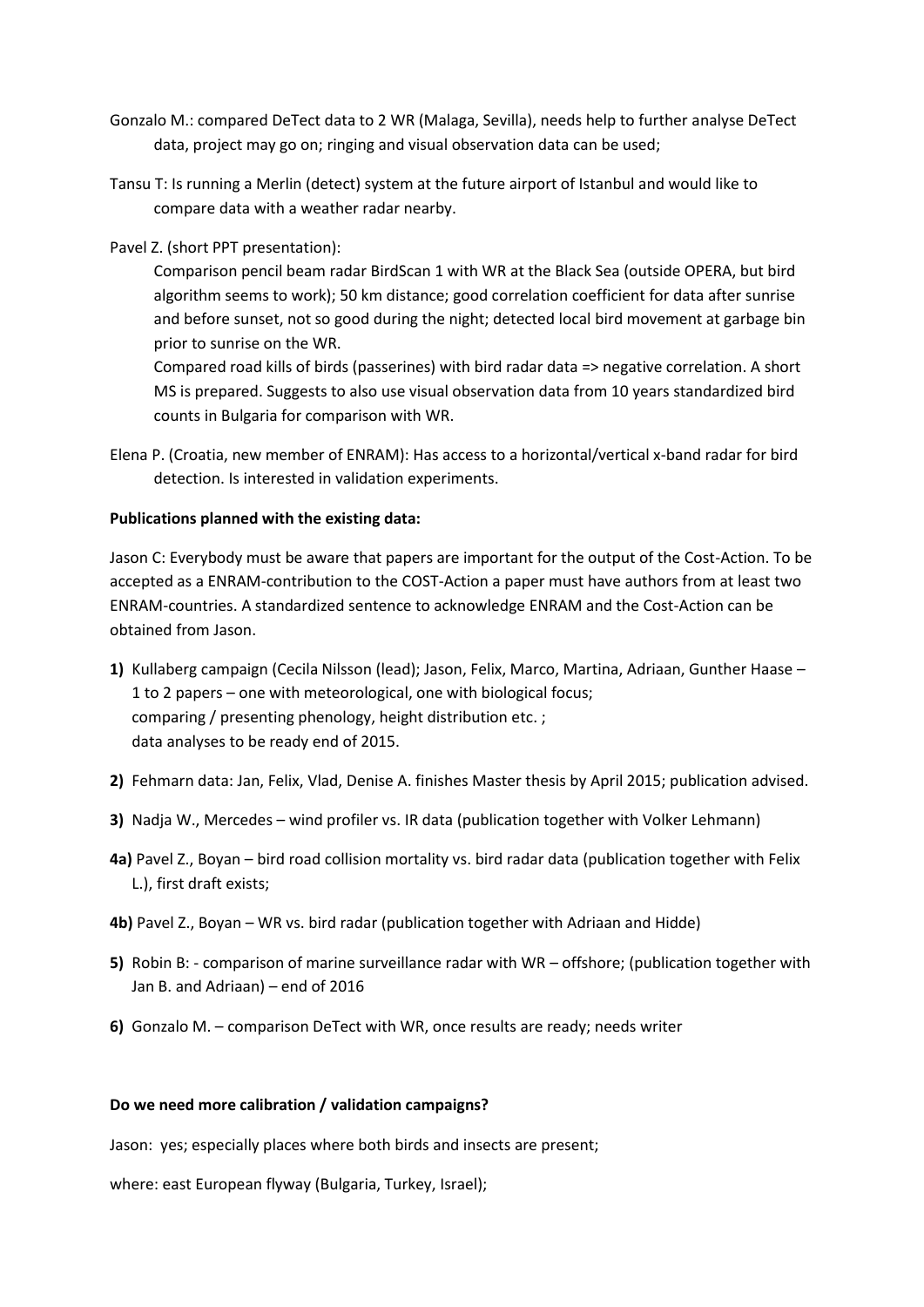when: spring 2016 (in order to be able to analyse and publish); (Mar), April – May

### Options:

European side of Istanbul, Turkey – possibly at the airport construction place, Merlin radar on site, WR close. Preconditions for selecting this site are: WR is dual-pol with good data quality (Sevgi will check availability of data and will send some test data to Adriaan/Hidde to check the performance. If possible an insect radar from Jason and a birdradar from Felix will be placed close to the Merlin system. Additional systems/sensors are welcome. Sevgi/Tansu will check permissions for Turkey.

Bulgaria: WR is not an OPERA radar, but has proven that bird algorithm work, but is not dual-pol; a bird radar is there.

Israel: WR and bird radar is there; not opera and unknown state of WR data format.

Preferred option: Local validation of several systems in Turkey, parallel data recording with WR and BR in Bulgaria and Israel (flyway).

Participants check options and re-convene / report end of November 2015. Please, report progresses to Felix.

#### **Action plan 2016**

Spring campaign in Turkey, April / May 2016 with support from Bulgaria and Israel WR

ERAD Meeting 10-14 October 2016, Antalya, Turkey; maybe submit 4-5 abstracts; maybe attach WG meeting [\(http://erad2016.org/\)](http://erad2016.org/) submission deadline 135.2016.

#### **STSM proposals:**

Tansu T. : compare satellite tagged White Stork migration with WR data (together with Judy SB);

Myles M: include the Falmouth site (UK) with bird, insect and dual-pol weather radar (plus Phil Stepanian). Myles needs to find somebody to do the work.

Marco/Gonzalo: anaylsis of Merlin data from the strait of Gibraltar

Martina (Italy): analyse data from Kullaberg, go to SOI, Switzerland will possible take place in 2015.

Tie further STSMs into the spring 2016 campaign:

e.g. moving radars, accompanying monitoring / ground truthing, trapping insects, butterfly transects;

STSM 1 – somebody from Jason's group; STSM 2 – somebody from Felix' group.

Pavel Z: When do flocks of birds appear on the WR? Scare gulls at garbage dump, count them with drones or other, compare to WR; Pavel come to KNMI to analyse data (with Hidde).

Nadja W: in cooperation with WG 1 – WR Bay of Biscaya with wind profiler (with Adriaan/Hidde);

Elena (Croatia): is interested to get support for data analysis and validation of their radar system.